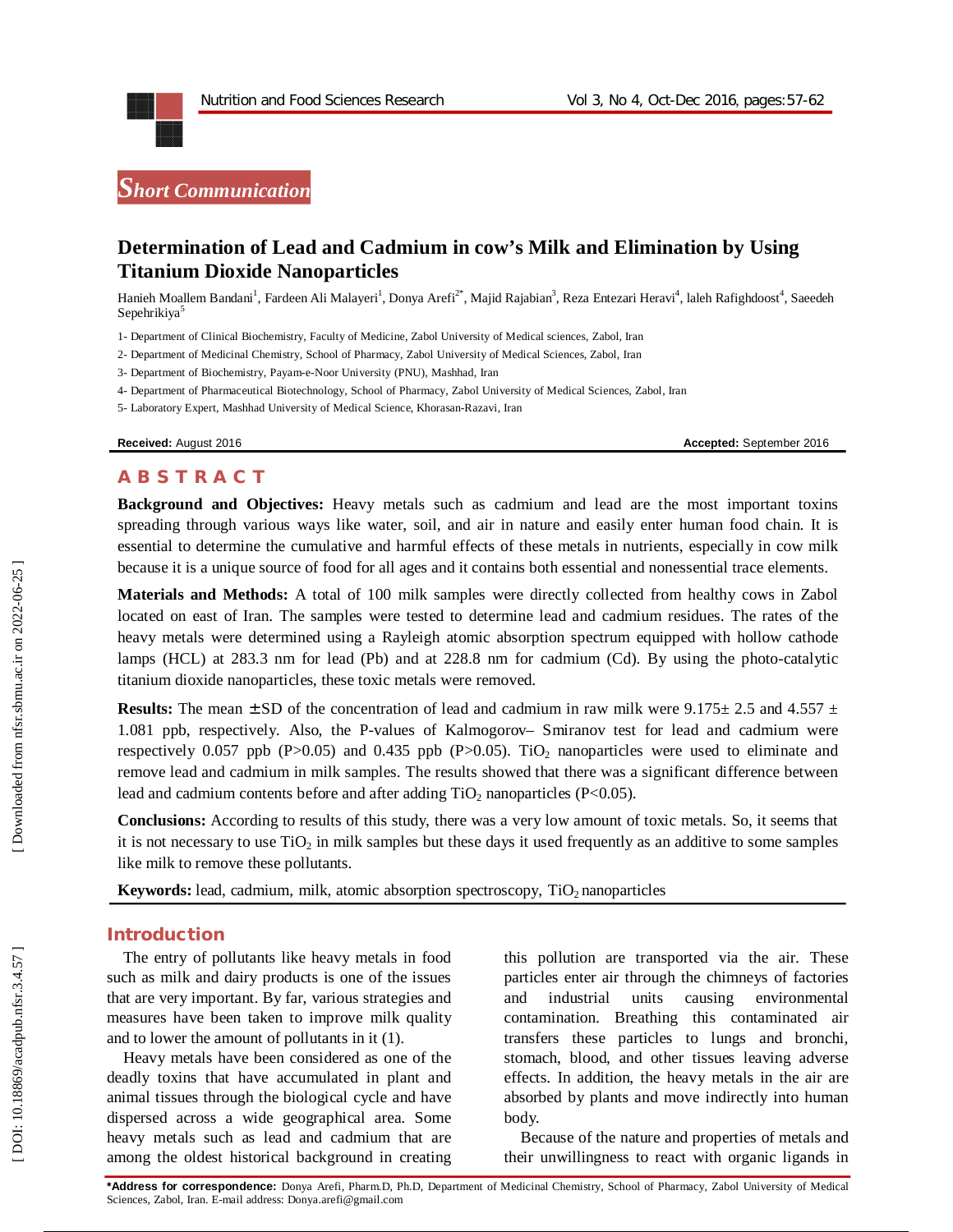biological cycles, their toxicity is more than other toxic substances so that based on the codex 2000 (Committee monitoring Food Additives in Geneva), the acceptable levels of lead and cadmium in raw milk were 1000 ppb and 10 ppb, respectively (2).

Heavy metals accumulate in the tissues and are difficult to dispose, so they make severe side- effects the accumulated tissues. They also easily enter tissues such as blood vessels, muscles, bones, kidneys. Likewise, cadmium can replace some enzymes and lead to change in their spatial conformation result in loss of enzymatic catalytic activity. Furthermore, deformed bones, short stature, and bone fracture are other complications of cadmium accumulation in body. Some cadmium poisoning symptoms are asthma and kidney complications. It is carcinogenic, especially in lungs and prostate tumors. The complications of cadmium pollution among pregnant women are birth defects, decreased fetal weight, abnormalities in DNA and fetal proteins. Its high infection usually leads to abortion (3,4).

The negative effects of chronic exposure to high lead concentrations have long been known and its toxic effects were first introduced by Hippocrates. Various factors such as motor vehicles, factories, chemical and metal industries are involved in this regard. Lead and its organic and inorganic compounds are readily absorbed through skin, respiratory and gastrointestinal systems (5,6).

The kidneys are the major targets of cadmium toxicity following oral exposure. A specific indicator of cadmium -induced renal effects is tubular proteinuria. The most important digestive effect of lead is its gray pellet on gums known as the margin Burton (7). Lead toxicity in human includes adverse effects on circulatory system, muscles, endocrine glands, renal system, nervous system, reproductive system, deformation of gums. (8, 9, 10). Therefore, it is necessary to perform studies on the rate of milk contamination with these metals and to determine the rates of these heavy metals in different areas. Nano sized metal oxides are known as available absorbents of heavy metals. Some of them are iron oxide, manganese oxide, aluminum oxide, titanium oxide, and cerium oxide, which have a particularly high level with a strong tendency to absorb heavy metals . Oxidation by sunlight or photo -catalysts can eliminate and destroy numerous kinds of environmental contamination at room temperature (11). As photo catalysts, oxidized metals play various roles in different conditions; however,

scientific studies have proved that titanium dioxide (TiO <sup>2</sup>) is mostly used as a suitable material for removing pollutants. The sol -gel method, including hydrolysis reactions and condensation of alkoxide precursors, is a safe method for the synthesis of very tiny metal oxides (12).At ultraviolet light, titanium dioxide creates a strong oxidizing effect, and can easily oxidize these heavy metals on its own surface (13).

In the east of Iran, Zabol is known as one of the poles of the livestock with an important source of animal products. Currently, there is a little information regarding the contamination of heavy metals in the Zabol milky cows. The objective of this study was to determine the concentration of lead and cadmium in the cows' milk of Zabol and also determine using of nanoparticles to remove these contaminations.

# **Materials and Methods**

**Cows' milk samples:** From February to April 2014, a total of 100 milk samples were collected from healthy milky cows in Zabol, Iran. The samples were dumped in the bolted - door PE pipes washed with 10% nitric acid and were rinsed with distilled water. All the milk samples stored at -20°C in clean polyethylene containers, and away from light exposure.

**Determination and elimination of lead and cadmium in milk samples:** In this study, the furnace atomic absorption spectrometry as a sensitive method for measuring heavy metals (14, 15) was used to determine the levels of lead and cadmium in samples.

A volume of 2 ml raw milk was mixed with 4 ml concentrated nitric acid (65%, Merck, Germany) and was incubated for 24 hours at 85° C. Then, 4 ml of 30% hydrogen peroxide (Merck, Germany) was added and incubated for 1 h at 120° C a semi -closed glass digestion apparatus. Finally, it was diluted by 1% nitric acid (10 ml), and the amount of each metal was measured by spectrophotometer [16]. The concentrations of cadmium and lead were determined by graphite furnace atomic absorption spectrophotometry (Rayleigh, China) apparatus. Details of the analytical methods have been previously published (Ursinyova and Masanova, 2005). The detection limits calculated as three times the standard deviation were 0.038 µg/L and 0.041 µg/L of milk for cadmium and lead, respectively. The accuracy of the analysis was checked by various methods including the use of reference material (BCR No 150). Because of special properties of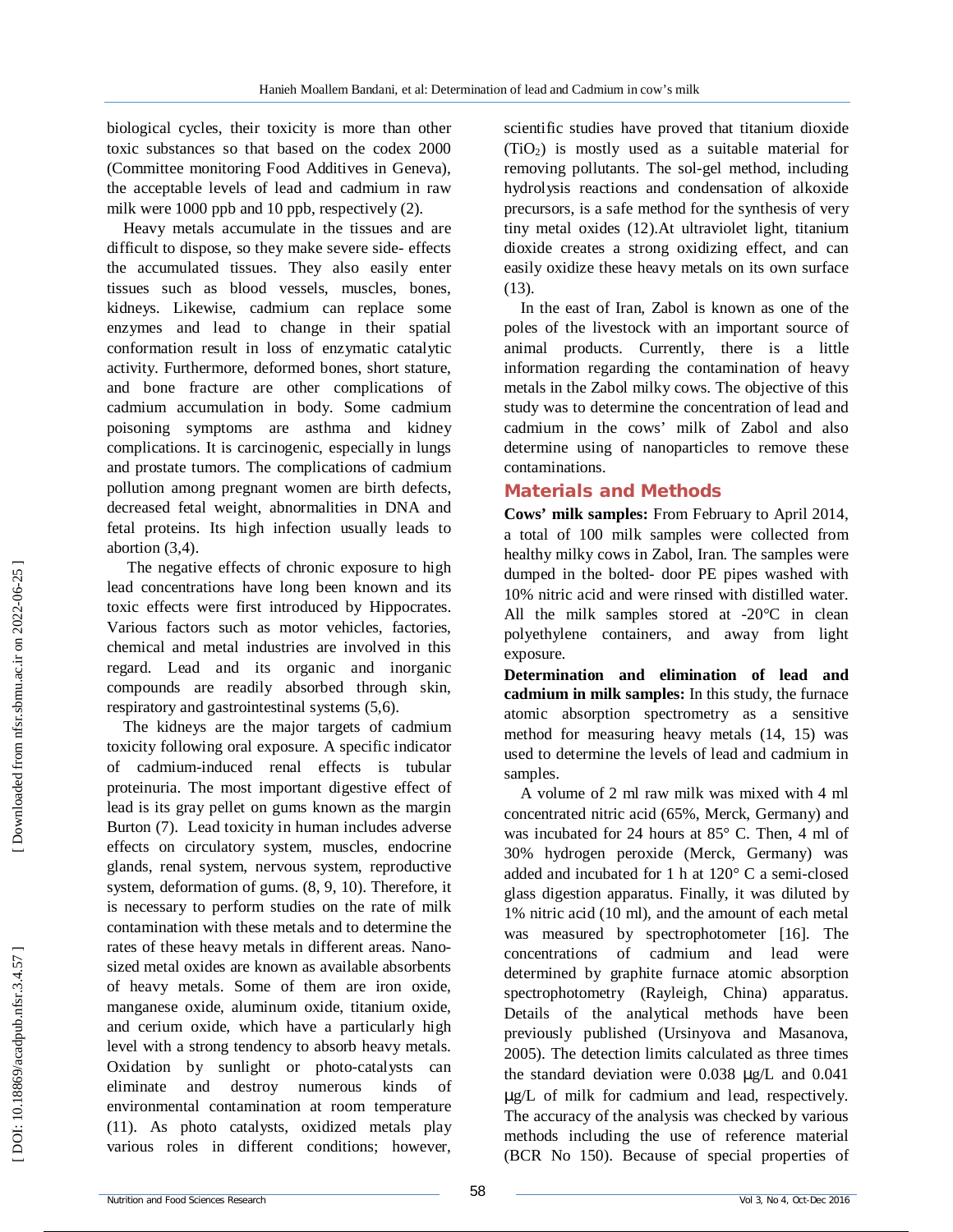titanium dioxide like chemical stability, low cost and non -toxicity, this nano -catalyst is widely used in photo catalysis treatment of environmental pollutants. Photo -catalyzed oxidation processes are advanced oxidation methods in which heavy metals are oxidized as a result of exposure to UV light and in presence of Photo -catalysts such as titanium dioxide (UV/TiO <sup>2</sup> process) .To determine metal removal by nanoparticles, 2 ml of TiO <sup>2</sup> nanoparticles (size :10 -25nm ,purity:99% and prepared by Iranian Nanomaterials Pioneers Company) was added to 20 ml milk at a concentration of 0.1 ppm and was put at ultraviolet light for 2 hours to complete oxidation reaction. Then, it was filtered and like the previous stage, digestion was done. Finally, the remaining amount of lead and cadmium was calculated with atomic absorption spectrometry .

**Statistical analysis:** Using SPSS 18 statistical software (SPSS Inc , . Chicago, IL, USA), a Kalmogorov –Smiranov test analysis was performed and differences were considered significant at P<0.05. For the statistical analysis, values below the detection limit were set to half that level.

## **Results**

The average concentration and the limit range levels of lead and cadmium available in cows' milk of five different regions of Zabol are presented in Table 1. Results showed that the average concentration of lead was  $9.175 \pm 2.581$  ppb (range 2.87 -14.67 ppb) and the average concentration of cadmium was  $4.557 \pm 1.081$  ppb (range 1.5- 6.98) ppb)), respectively.

Table 2 showed the lead contents after adding TiO <sup>2</sup> nanoparticles to same samples mentioned above in five different regions of Zabol. By comparing the results of lead and cadmium contents before and after adding of TiO2 nanoparticles, we could observed a significant differences between them  $(P<0.05)$ .

**Table 1.** Lead and cadmium concentration (ppb) in milk from healthy cows in five different regions of Zabol, Iran

| Heavy metals    | Number of samples |            | Mean concentration $\pm$ SD            |     | Standard range          |       |
|-----------------|-------------------|------------|----------------------------------------|-----|-------------------------|-------|
| Lead<br>Cadmium | 100<br>100        |            | $9.175 \pm 2.581$<br>$4.557 \pm 1.081$ |     | 2.87-14.67<br>1.50-6.98 |       |
|                 | % RSD $n=5$       | uncertain  | loq                                    | lod | recovery                | accre |
| lead<br>cadmium | 0.281<br>0.237    | 0.3<br>0.4 | 60<br>10                               | 0.3 | 101.47<br>102.12        |       |

Table 2. Lead and cadmium concentration (ppb) after adding TiO<sub>2</sub> nanoparticles in milk samples from healthy cows in five different regions of Zabol, Iran

| Heavy metals | Number of samples | Mean concentration $\pm$ SD | Standard range |
|--------------|-------------------|-----------------------------|----------------|
| Lead         | 100               | $5.173 \pm 2.517$           | $0.17 - 11.46$ |
| Cadmium      | 100               | $0.905 \pm 1.068$           | 0.17-2.76      |



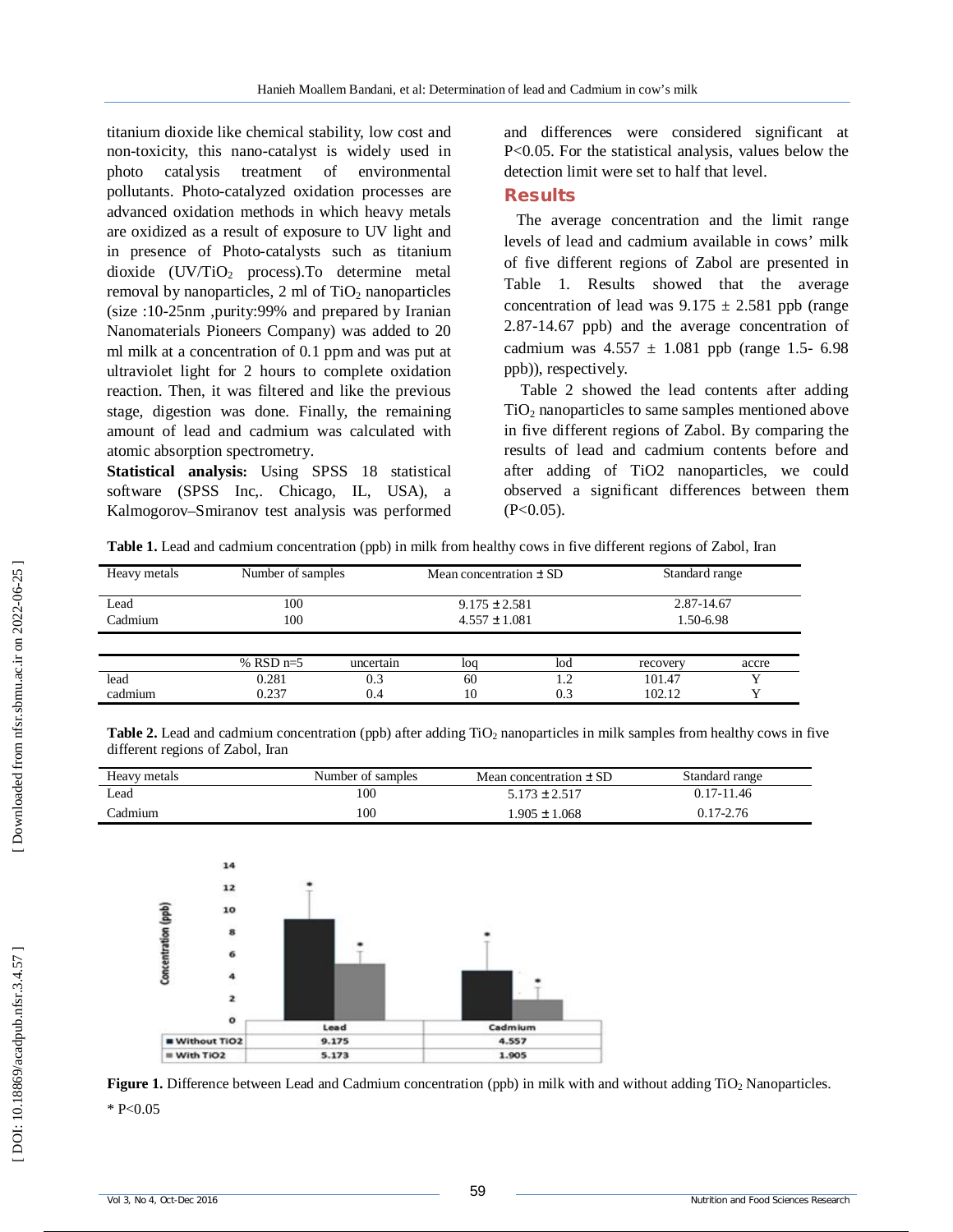### **Discussion**

In this study, after adding nanoparticles and oxidizing lead under UV light, according to the average results, 46.5% of this heavy metal was oxidized and removed from the surface of titanium dioxide nanoparticle. After adding the nanoparticle and oxidizing cadmium under UV light, according to the average results, 59.4% of this heavy metal was oxidized and removed from the surface of titanium dioxide nanoparticles. Many studies have been conducted on milk poisoning with lead and cadmium in Iran. It is important to find and remove contaminated milk because it is not only beneficial for human public health, but also a useful way to inform farmers about the ways to eliminate the source of contamination and toxin among their cattle. It also warns them to pay more attention to analysis of materials, especially the amount of pollutants, while feeding the cattle so that they would be able to minimize gastrointestinal and breathing absorption of metals such as lead and cadmium as much as possible. One study in Khorasan - e -Razavi province, north east of Iran, Najar nezhad et al. reported that lead and cadmium concentrations in milk was  $0.3 \pm$ 0.3 ng/g and  $0.6 \pm 12.9$  ng/g respectively (17). Using the atomic absorption method, Shakerian et al. stated the average concentration of lead and cadmium in the raw milk gathered in Isfahan as 0.25 ppm and 0.03 ppm (21). Javadi et al. tested the content of mercury, lead, cadmium and chromium in cow's milk and realized that the cow's milk contamination levels of lead and chromium was above the standard limit, whereas in case of cadmium, its contamination was lower than the limit (22). Shirzad Siboni et al. at 2013 study on Photo catalytic Removal of Hexavalet Chromium and Divalent Nickel from Aqueous Solution by UV Irradiation in the Presence of Titanium Dioxide Nanoparticles and The results showed that  $UV/TiO<sub>2</sub>$  was an effective method in removal of hexavalent chromium and divalent nickel from aqueous solutions (23).Another study by Sung Ho Kim et al. at 2003, designed the hybrid thin -film composite (TFC) membrane consisted of selfassembly of TiO2 nanoparticles with photocatalytic destructive capability on microorganisms was devised as a novel means to reduce membrane bio fouling. Then, the anti -fouling and fouling mitigation on the actual commercialized TFC was verified (24, 25). Presence of various industrial centers and high production rate of vehicles could be a reason for the higher rate of lead and cadmium metals in some special areas. Likewise, one of the reasons for the differences in allowable values of lead and cadmium in different studies was the standard rates of lead and cadmium in studied Codex (Codex international food standards). According to Codex 2000, the standard limit of lead in milk was 1000 ppb but at 2007, this limit reduced to 20 ppb, respectively (17, 21 -23, 26). According to results of this study, the rates of these heavy metals in the milk samples in Zabol city were much less than the global standard limits. This fact indicated that cow's milk in this region of Iran seems to be safe for human health. Reports have indicated that ingestion of TiO <sup>2</sup> nanoparticles as a photo catalyst in chemical reactions is harmless. In these experiments, due to a very low amount of toxic metals, it is not necessary to use this photo catalyst in milk samples and according to studies,  $TiO<sub>2</sub>$ nanoparticles is toxic at the highest dose  $(\geq 50$ ppm) but has no effect on body at lower levels (27 -29).

# **Acknowledgement**

We would like to convey our appreciation to the staff of Zabol University of Medical Sciences (ZBMU) for their cooperation and participation in this study.

## **Financial disclosure**

None of the authors have any conflict of interest to declare.

#### **Funding/Support**

This work was financially supported by the Vice Chancellor of Research, Zabol University of Medical Sciences (Zabol, Iran).

#### **References**

- 1. Bonyadian M, Moshtaghi H, Soltani Z . Examination of lead of raw milk and processing milk in Shahrekord. J Veterinary Med. 2006;50 -59.
- 2. Charter M H. Food Safety and Toxicology. Wolf Publication. 2000;54 -56.
- 3. Abdulkhaliq A, Swaileh K M, Hussein R M, Matani M. Levels of metals (Cd, Pb, Cu and Fe) in cow's milk, dairy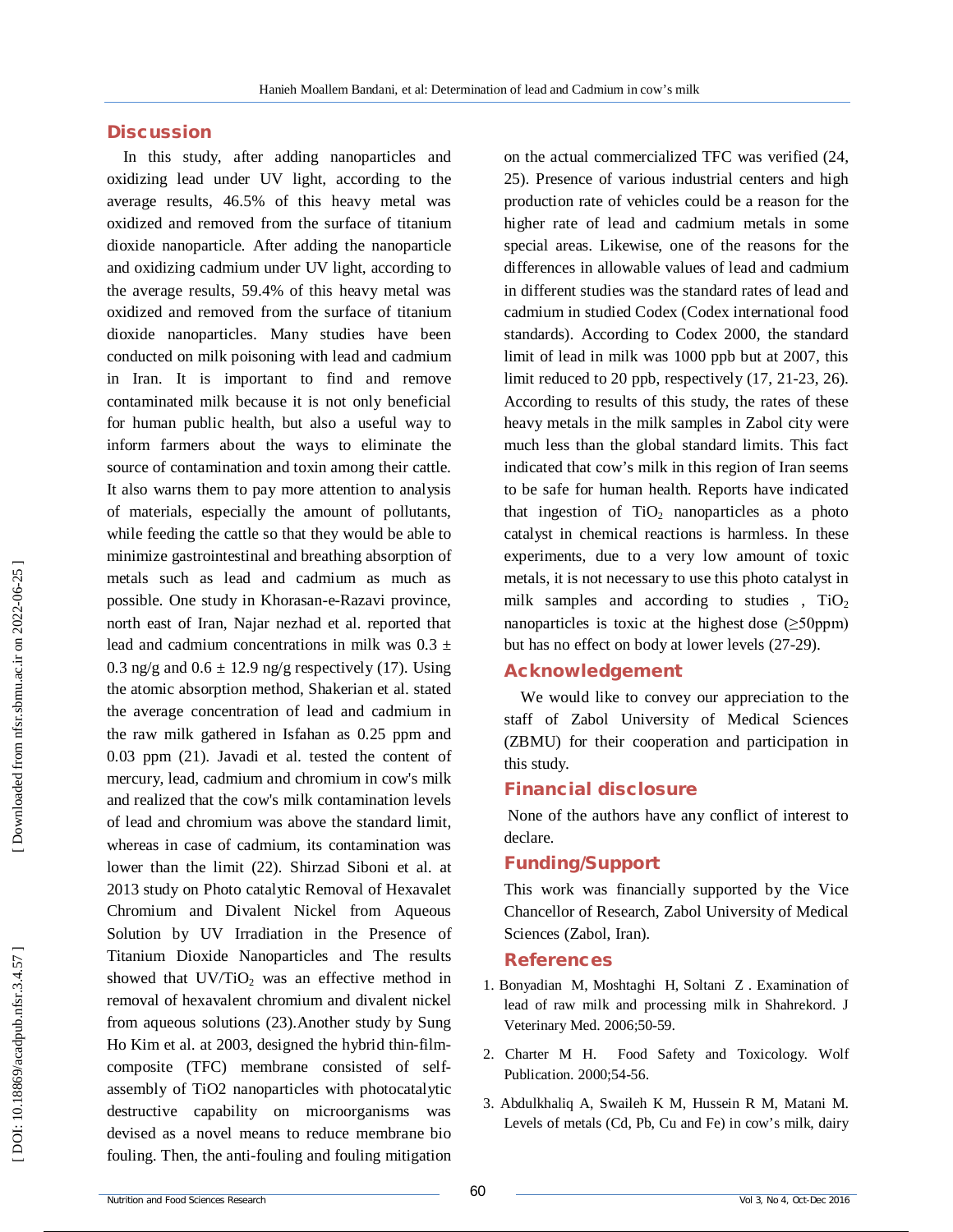products and hen's eggs from the West Bank, Palestine. Int Food Res J. 2012;19(3):1089 -1094.

- 4.Nasr I N, Sallam A A A, A b d El -Khair A A. Monitoring of certain pesticide residues and some heavy metals in fresh cow's milk at Gharbia governorate, Egypt.. J Appl Sci. 2007;7(20):3038 -3044.
- 5.Clarissa S P D C, Andrea F A, Leandro R D C, Jurandir R S D, Jez W B B, Jose G D. Toxic metals (Pb and Cd) and their respective antagonists (Ca and Zn) in infant formulas and milk marketed in Brasilia, Brazil. Int J Environ Res Public Health . 2010;7:4062 -4077.
- 6.Ayar A S D, Akin N. The trace metal levels in milk and dairy products consumed in middle Anatolia -Turkey. Environ Monit Assess. 2009;152:1 -12.
- 7. Khan Z I, Ahmad K, Bayat A, Mukhtar M K, Sher M. Evaluation of lead concentration in pasture and milk: A possible risk for livestock and public health.. Pakistan J Zool. 2013;45(1):79 -84.
- 8. Enb A, AbouDonia M A, Abd -Rabou N S, Abou -Arab A A K, El -Senaity M H, , Chemical composition of raw milk and heavy metals behavior during processing of milk products.. Global Veterinaria.. 2009;3(3):268 -275.
- 9. AsadiDizaji A, Eshaghi A, AghajanzadehGolshani A, Nazeradl K, Yari A A, Hoda S. Evaluation and determination of toxic metals (Lead and Cadmium) in cow milk collected from East Azerbaijan, Iran. Eur J Exp Biol. 2012;2(1):261 -265.
- 10. Ajai A I, Ochigbo S S, Ndamitso M M, Olaoluwajuwon J. Proximate and mineral compositions of different raw cow's milks in Minna. Euro J Appl Eng Sci Res. 2012;1(1):23 -29.
- 11. Caggiano R, Sabia S, Emilio M, Macchiato M, Anastasio A , Ragosta M. Metal levels in fodder milk,dairy products and tissues sampled in ovine farms of southern Italy. Environ Res. 2005; 99:48 -57.
- 12. KarayunluAyU S. Modification in direct analysis method: metal levels in raw milk at the regionof Izmit by graphite furnace atomic absorption spectrophotometer. Int J Food Sci and Tech . 2008;43:9 -326.
- 13.Qin L Q, Wang X P, Li W, Tong X , Tong W J. The minerals and heavy metals in cow's milk from China and Japan. J of Health Sci. 2009;55 (2):300 -305.
- 14. Awan H N, Tahir H A, Rafique U .Determination of Zinc and Lead in Raw and Processed Milk; Riphah Int Univ. 2005;30(2):76-78.
- 15.Tajkarimi M, AhmadiFaghih M, Poursoltani H, Salah Nejad A, Motallebi A A, Mahdavi H. Lead residue levels in raw milk from different regions of Iran. Food Control. 2008;19, 8 -495.
- 16. Bruhn J, Franke A. Lead and cadmium in California raw milk. J Dairy Sci. 1976;59(10):1707 -1711.
- 17. Najarnezhad V, Akbarabadi M. Heavy metals in raw cow and ewe milk from north -eastIran. Food Additives and Contaminants: Part B: Surveillance. 2013;6(3):158 -162
- 18. Warren R, Bontoyan B, James B, Stephan G. Methods Committee Reports.J AOAC Int. 2001;84:6 -284.
- 19. Ogabiela E E, Udiba U U, Adesina O B, Hammuel C, Ade F A,Yebpella G G, Mmereole U J, Abdullahi M. Assessmentof metal levels in fresh milk from cows grazed around Challawa industrial estate of Kano, Nigeria. J Basic APlSci Res. 2011;1:533 –538.
- 20. Anastasio A, Caggiano R, Macchiato M, Paolo C, RagostaM,Paino S, Cortesi ML. Heavy metal concentrations indairy products from sheep milk collected in two regions of Southern Italy. AVS. 2006;74:69 –74.
- 21. Shakerian A. Determination oflead and cadmium contamination in milk and he effects of cooking and separation of fat on them by using atomic absorption spectrophotometry (AAS) and potentiometric analysis. (P.S.A).PhD thesis, Islamic Azad. Danshgah Food Hygiene Course. Sci and Res. 2004;1(3),56: -70.
- 22. Javadi A, Haghighi B, Abdollahi A , Nejat H. Assessment and Determination of Levels of toxic metals mercury, lead, cadmium, chromium in cow's milk. J Res of Uni of Esfahan.2005;22( 2):57 -70.
- 23. ShirzadSiboni M. Samadi M T, Rahmani AR, Khataee AR, Bordbar M, Samarghandi MR. Photocatalytic Removal of Hexavalet Chromium and Divalent Nickel from Aqueous Solution by UV Irradiation in the Presence of Titanium Dioxide Nanoparticles. J Health & Environ. 2010;3; (3)
- 24. Report of the joint FAO/WHO Expert committee on Food Additives (JECFA). Geneva, Swit zerland.2000;90 -120.
- 25. binesh M, Mortazavi S A, Armin M., Moradi M ;.Effect of silver nano -composite and titanium dioxide in packaging used to store the Mazafati date on microbial changes in during storage: J Food Sci and Tech; .Spring 89;2(1)
- 26. Sung H K , Seung YK , Byeong HkS , Tai H P .Design of TiO2 nanoparticle self-assembled aromatic polyamide thin -film -composite (TFC) membrane as an approach to